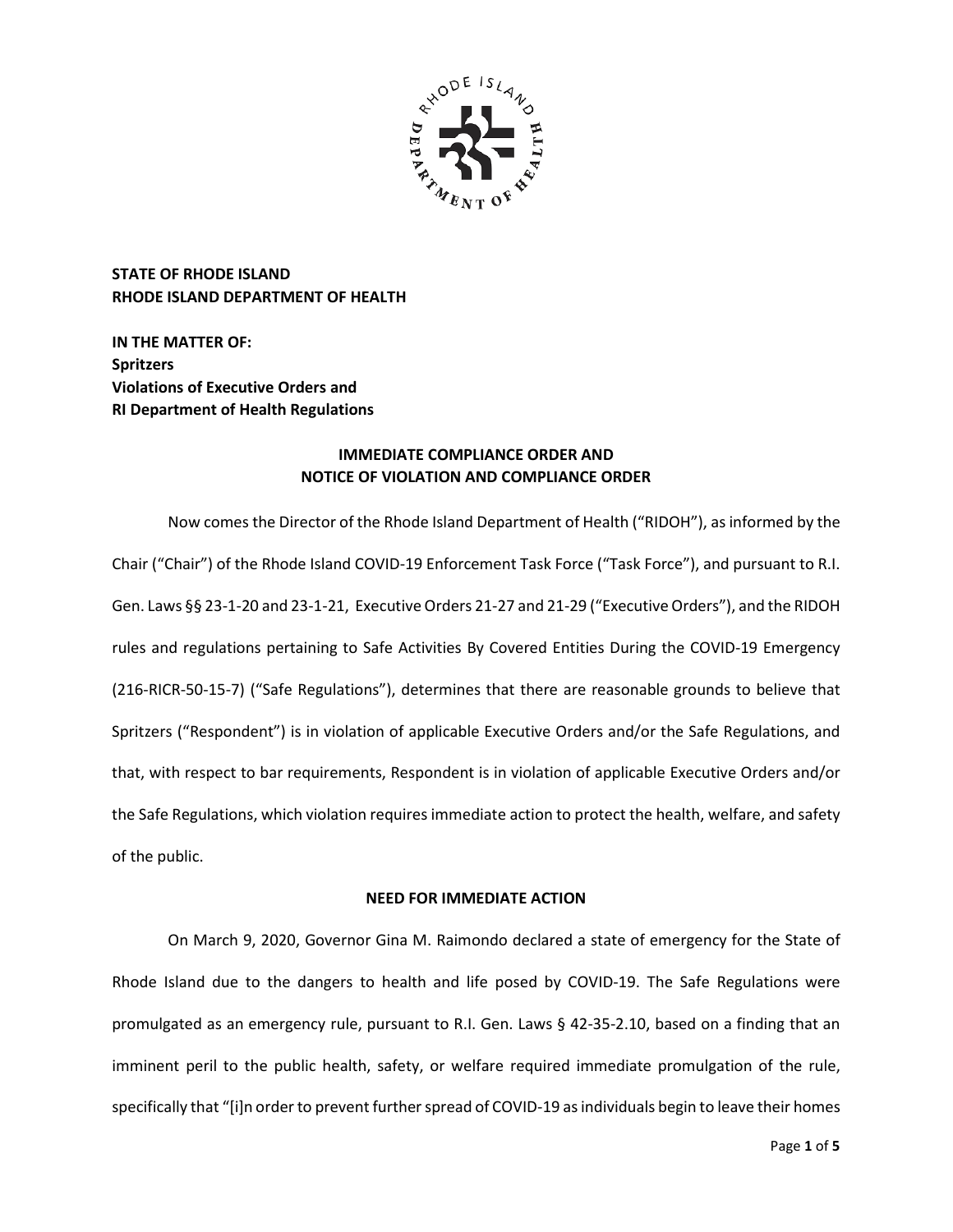more frequently and establishments begin to reopen, protective measures must be followed and implemented for individuals and establishments to resume operations so that the public's health and welfare is protected."

### **GROUNDS FOR DETERMINATION OF VIOLATIONS**

- I. Respondent is a dining/bar establishment located at 63 Grove Street in Pascoag.
- II. Respondent is a covered entity, as defined in the Safe Regulations. As such, Respondent is required to comply with applicable Executive Orders and the Safe Regulations.
- III. On or about March 27, 2021, a Task Force inspector conducted a spot check of the Respondent to determine compliance with bar requirements. The inspector observed multiple violations as described below.
- IV. Of significance is the fact that the Respondent failed to ensure that if parties were seated at the bar, no staff were permitted to work in any areas behind the bar unless a physical, non-porous barrier of appropriate height is installed between the bar work areas and customers; that even with physical barriers between the bar work areas and customers, staff may only serve seated customers drinks and food through a gap or opening in the barrier that is no more than eight (8) inches in size; and/or that working bar areas, such as drink making stations or glassware storage, must be located at least six feet from the gaps.
- V. Based on the foregoing, and in the absence of any other information to rebut the allegations, the Director of RIDOH has determined that Respondent is in present violation of multiple provisions of applicable Executive Orders and/or the Safe Regulations and that, with respect to the bar requirements, immediate action is necessary to protect the health, welfare, or safety of the public.

# **VIOLATIONS**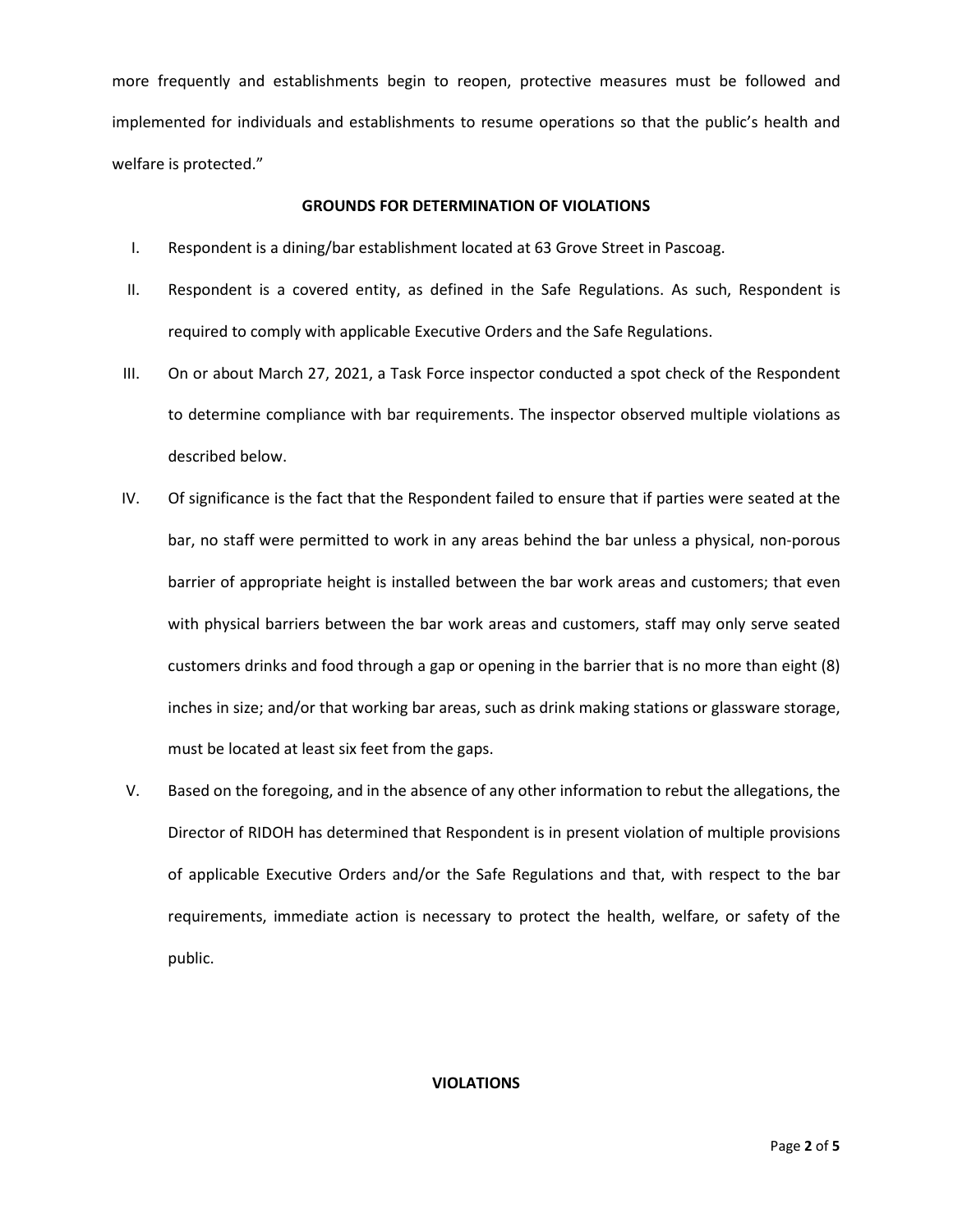#### **ALLEGED VIOLATIONS**

The following alleged violations stem from the March 27, 2021 reinspection.

- I. Respondent is in violation of Section 7.4.1(A)(1)(a) of the Safe Regulations, which requires establishments to ensure compliance with a plan that includes procedures relative to, among other things, physical distancing at all times, to the extent feasible, and additional measures to be taken in high traffic, communal, or other areas where physical distancing is not feasible. The inspector observed that there were no measures in place to ensure that physical distancing was maintained, and that, as the establishment was visibly overcrowded, with patrons mingling within , physical distancing was not being maintained to the extent feasible.
- II. Respondent is in violation of Section 7.4.2(A)(5) of the Safe Regulations, which requires that all parties seated at a bar be separated by at least 6 feet, unless separated by a physical, non-porous barrier of an appropriate height. The inspector observed that multiple parties seated at the bar were neither separated by a physical barrier nor separated by at least 6 feet.
- III. Respondent is in violation of Section 7.4.1.(A)(11) of the Safe Regulations, which prohibits congregating and/or mingling in an establishment or areas under the establishment's control. The inspector observed numerous individuals to be congregating and/or mingling in areas under the establishment's control.
- IV. Respondent is in violation of Section 7.4.2(A)(6) of the Safe Regulations, which requires that:
	- a. when parties are seated at the bar, no staff are permitted to work in any areas behind the bar and all work areas behind the bar unless a physical, non-porous barrier of appropriate height and made of a material which complies with the interior finish requirements of the State Fire Code, is installed between the bar work areas and customers; and
	- b. even with physical barriers between bar work areas and customers, staff may only serve seated customers drinks and food through a gap or opening in the barrier that is no more than eight (8) inches in size; and,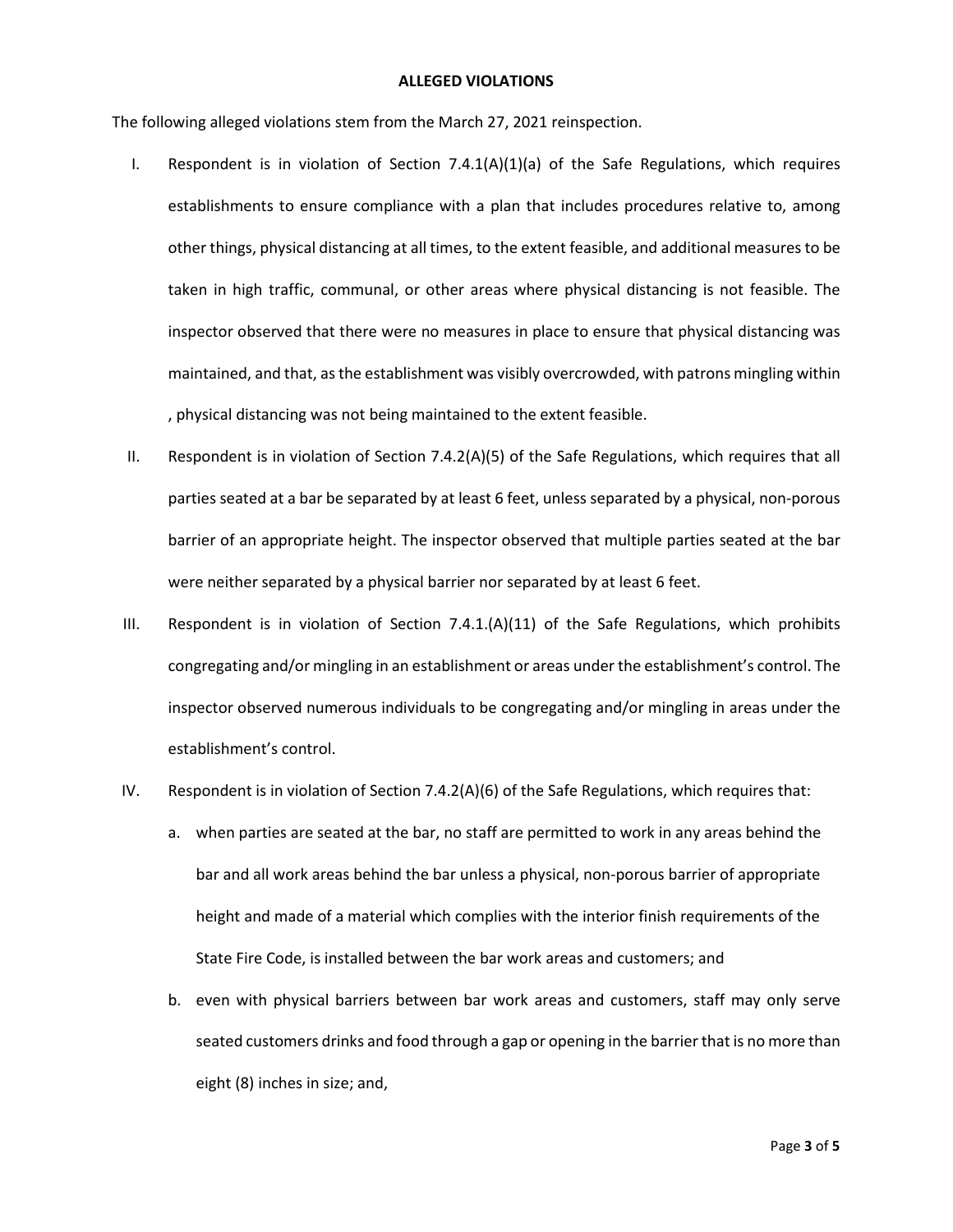c. working bar areas (e.g. drink making stations or glassware storage) must be located at least six (6) feet from these gaps. Drinks and/or food may not be passed to customers under, over, or around such barrier by staff behind the bar.

The inspector observed that multiples parties were seated at the bar and there was no physical barrier separating the bar work areas and customers.

### **ORDER**

## **IMMEDIATE COMPLIANCE**

It is hereby **ORDERED**, that Respondent is to immediately close its bar/bar area until such time as violations are remedied to the satisfaction of the Director of RIDOH by fulfilling the conditions as set forth below:

- I. Respondent shall ensure that:
	- a. when parties are seated at the bar, no staff are permitted to work in any areas behind the bar and all work areas behind the bar unless a physical, non-porous barrier (i.e., Plexiglas) of appropriate height and made of a material which complies with the interior finish requirements of the State Fire Code is installed between the bar work areas and customers; and
	- b. even with physical barriers between bar work areas and customers, staff may only serve seated customers drinks and food through a gap or opening in the barrier that is no more than eight (8) inches in size; and
	- c. working bar areas (e.g. drink making stations or glassware storage) are located at least six (6) feet from these gaps and that drinks and/or food is not passed to customers under, over, or around such barrier by staff behind the bar.

# **NOTICE OF COMPLIANCE**